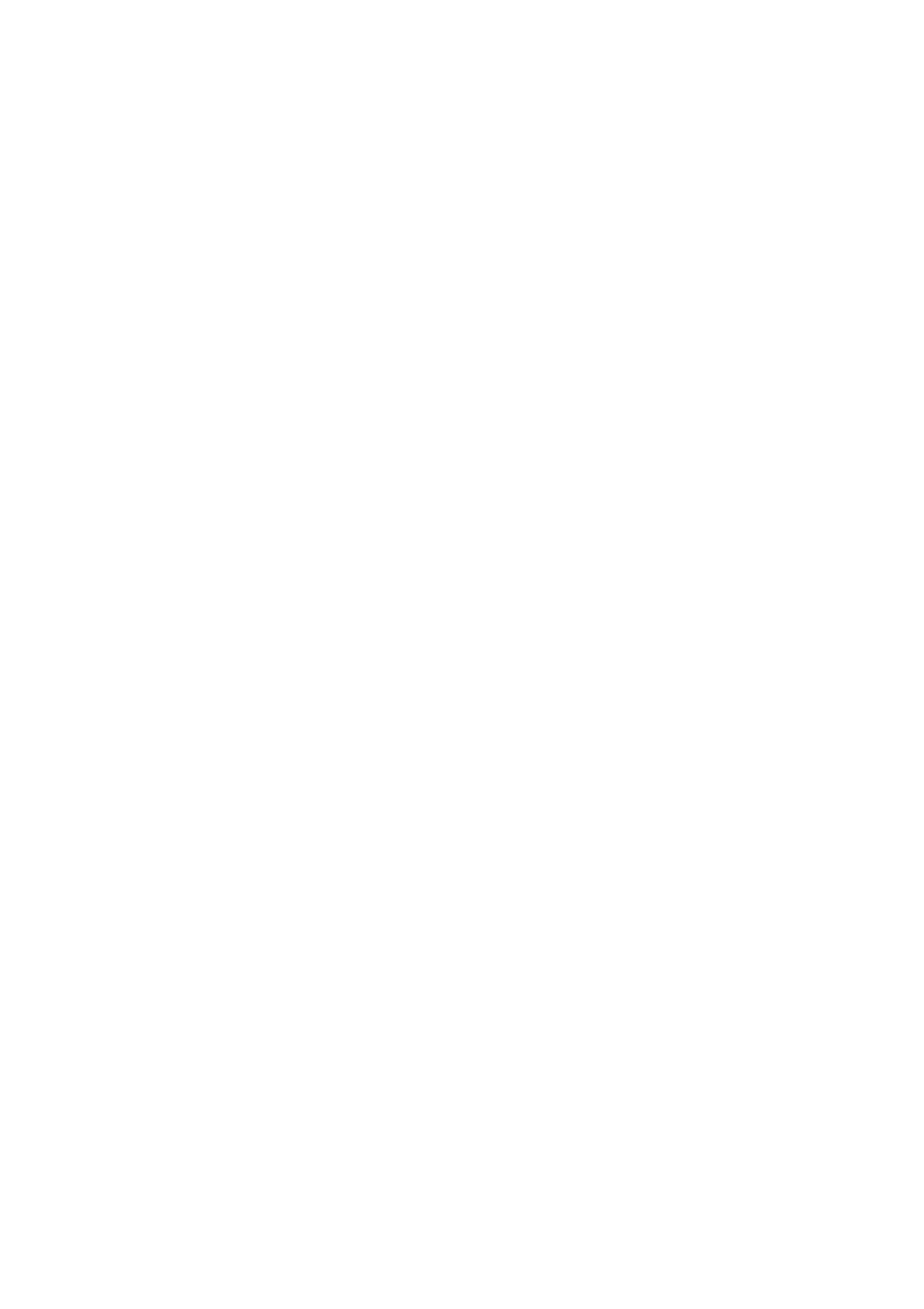#### **BEN WILLIAMS**

Ben Williams is a former political adviser who has always harboured a secret passion for writing. This is a sampler for *Fragments and Reflections* his first collection of poetry. It is drawn from his writings published on Wattpad, where he writes as *Requi3mX*.

#### **Buy your copy of Fragments and Reflections:**

**[http://www.lulu.com/shop/ben-williams/fragments-and](http://www.lulu.com/shop/ben-williams/fragments-and-reflections/paperback/product-22225509.html)[reflections/paperback/product-22225509.html](http://www.lulu.com/shop/ben-williams/fragments-and-reflections/paperback/product-22225509.html)**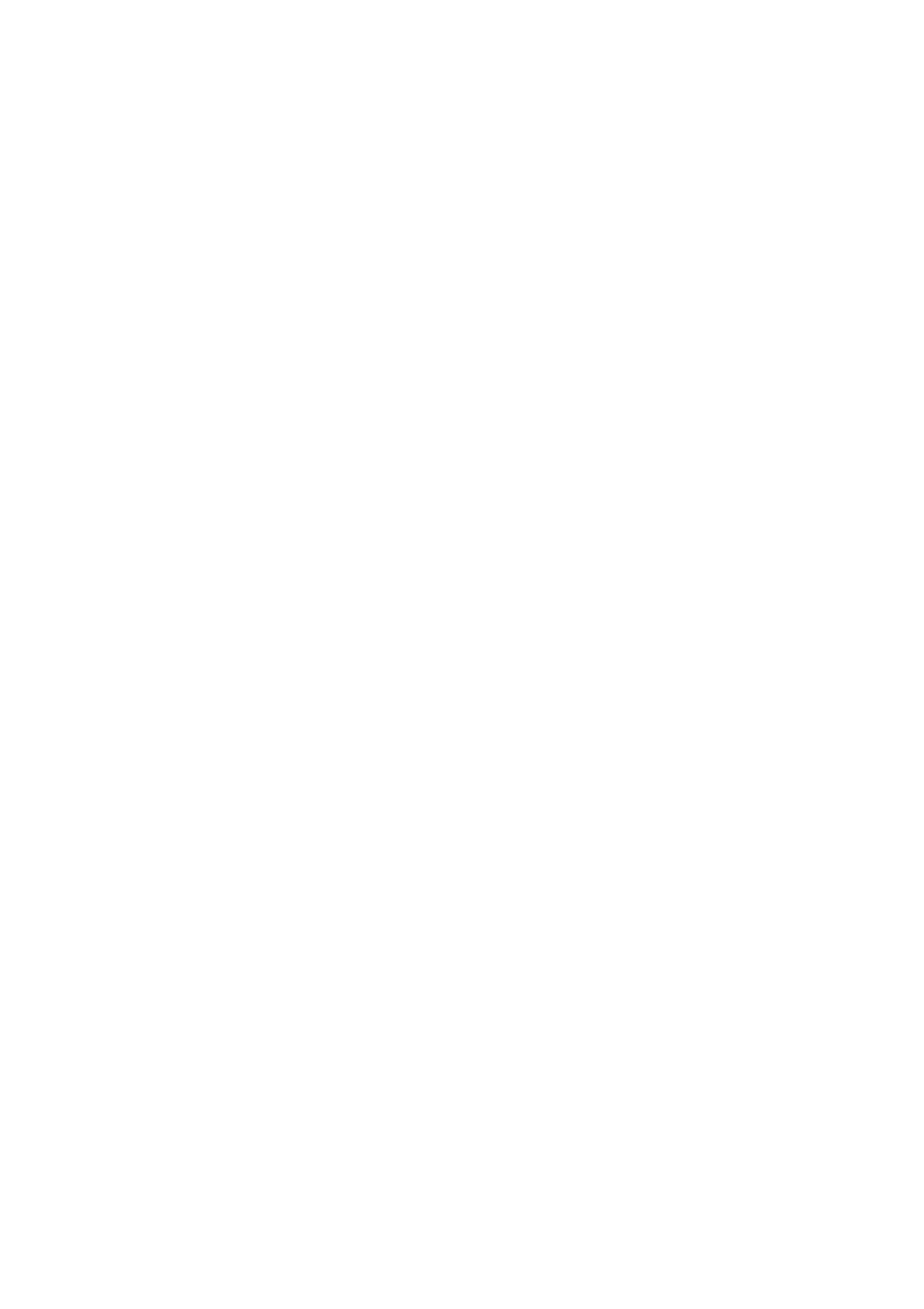### **BEN WILLIAMS**

## **Fragments and Reflections**

## **SAMPLER**

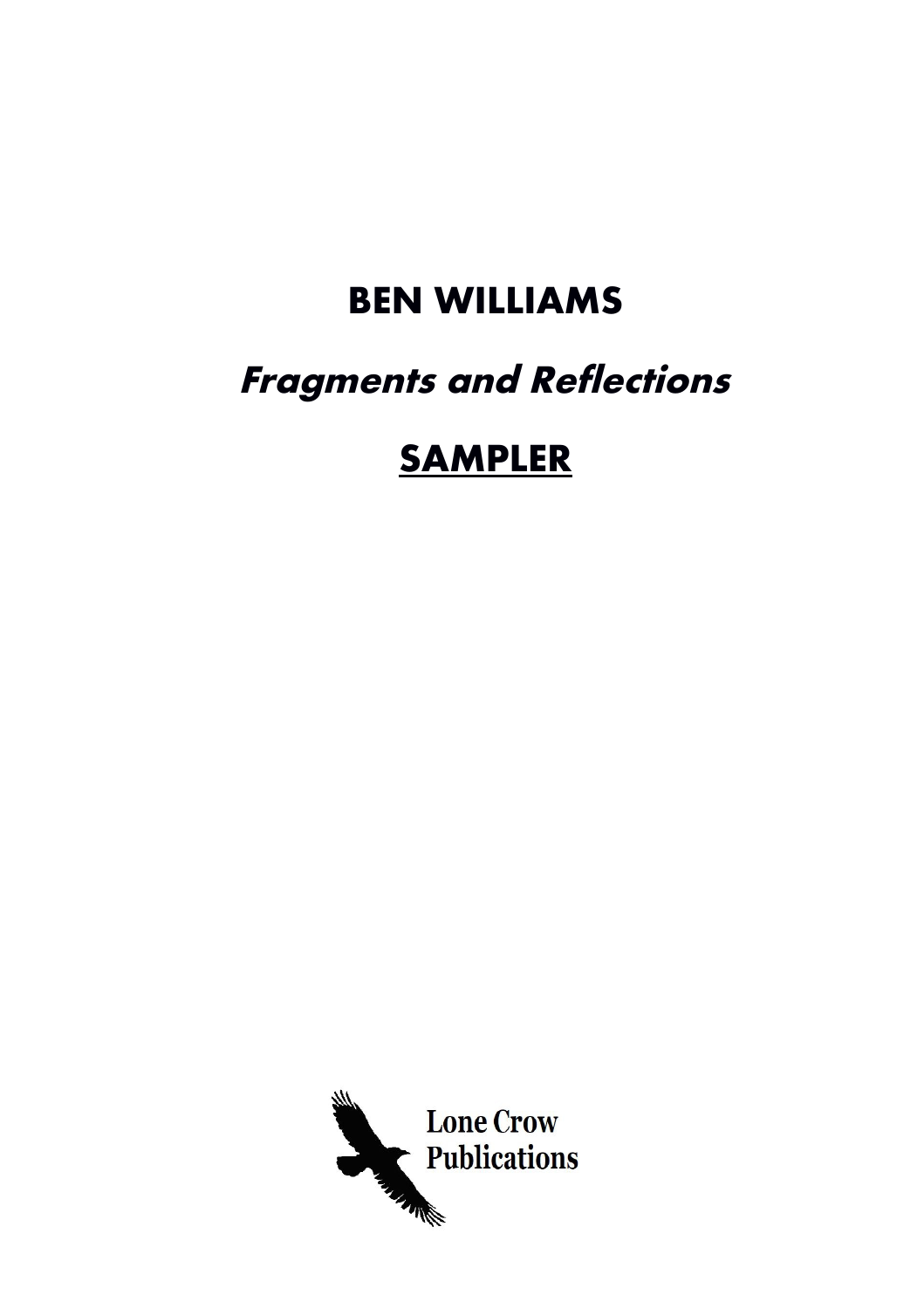Lone Crow Publications [www.wattpad.com/requi3mx](http://www.wattpad.com/requi3mx)

Copyright © Ben Williams 2015 Ben Williams asserts the moral right to be identified as the author of this work and all works of poetry herein.

First Printing: 2015

*Lone Crow Publications 3 Gernons Basildon, Essex, SS16 5TL*

*All rights reserved. No part of this publication may be reproduced, stored in a retrieval system, or transmitted, in any form, or by any means, electronic, mechanical, photocopying, recording or otherwise, without the prior permission of Lone Crow Publications.*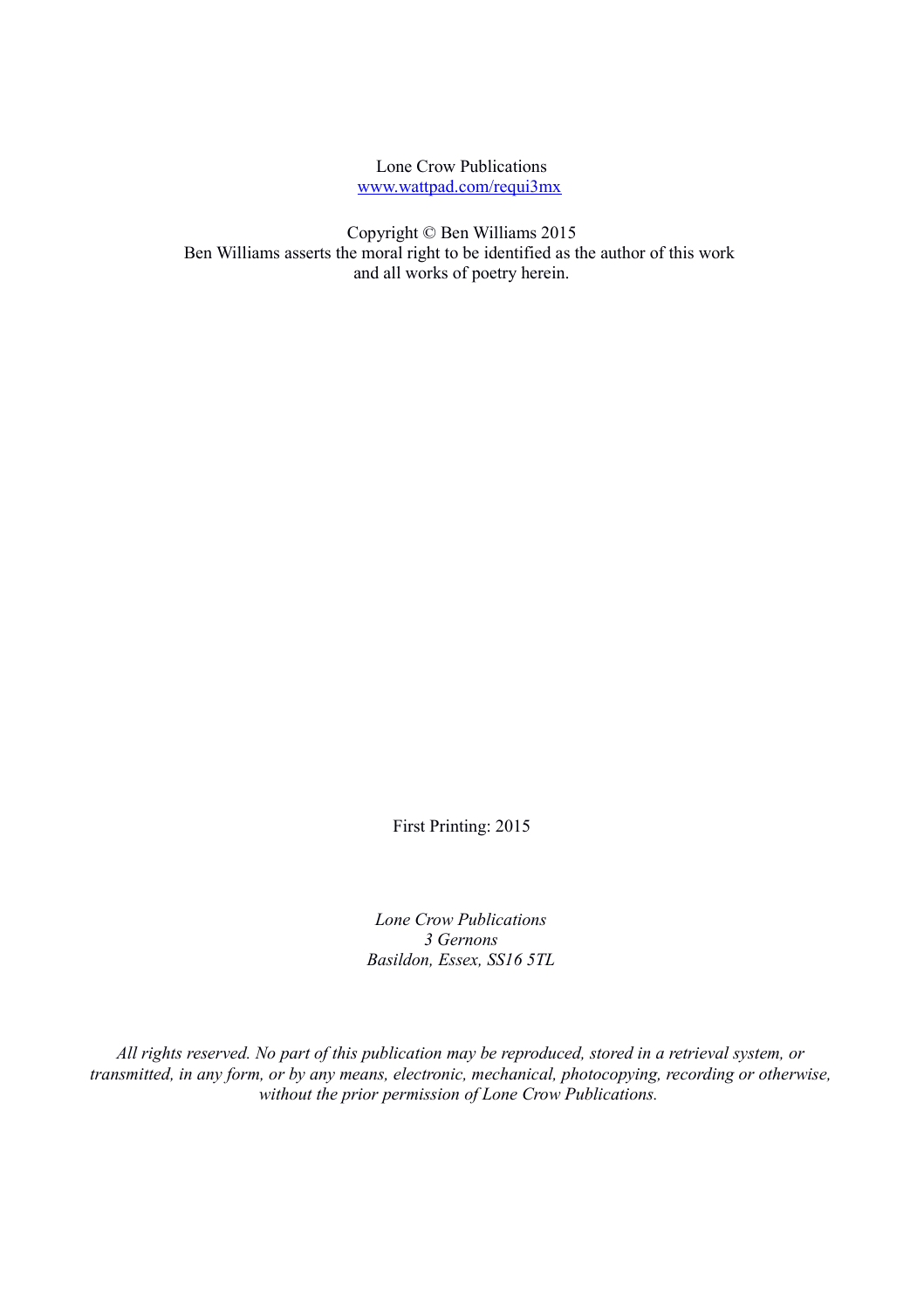### **Contents**

| Hangover after a Late Spring Evening Drinking |
|-----------------------------------------------|
|                                               |
| A Night by the Ocean11                        |
| The Previous Occupant12                       |
| November Sunset over the Fen13                |
| Christmas Morning14                           |
| Momentary Indecision15                        |
|                                               |
|                                               |
| Irresponsibility18                            |
|                                               |
| The Boy Who Fell from the Sky20               |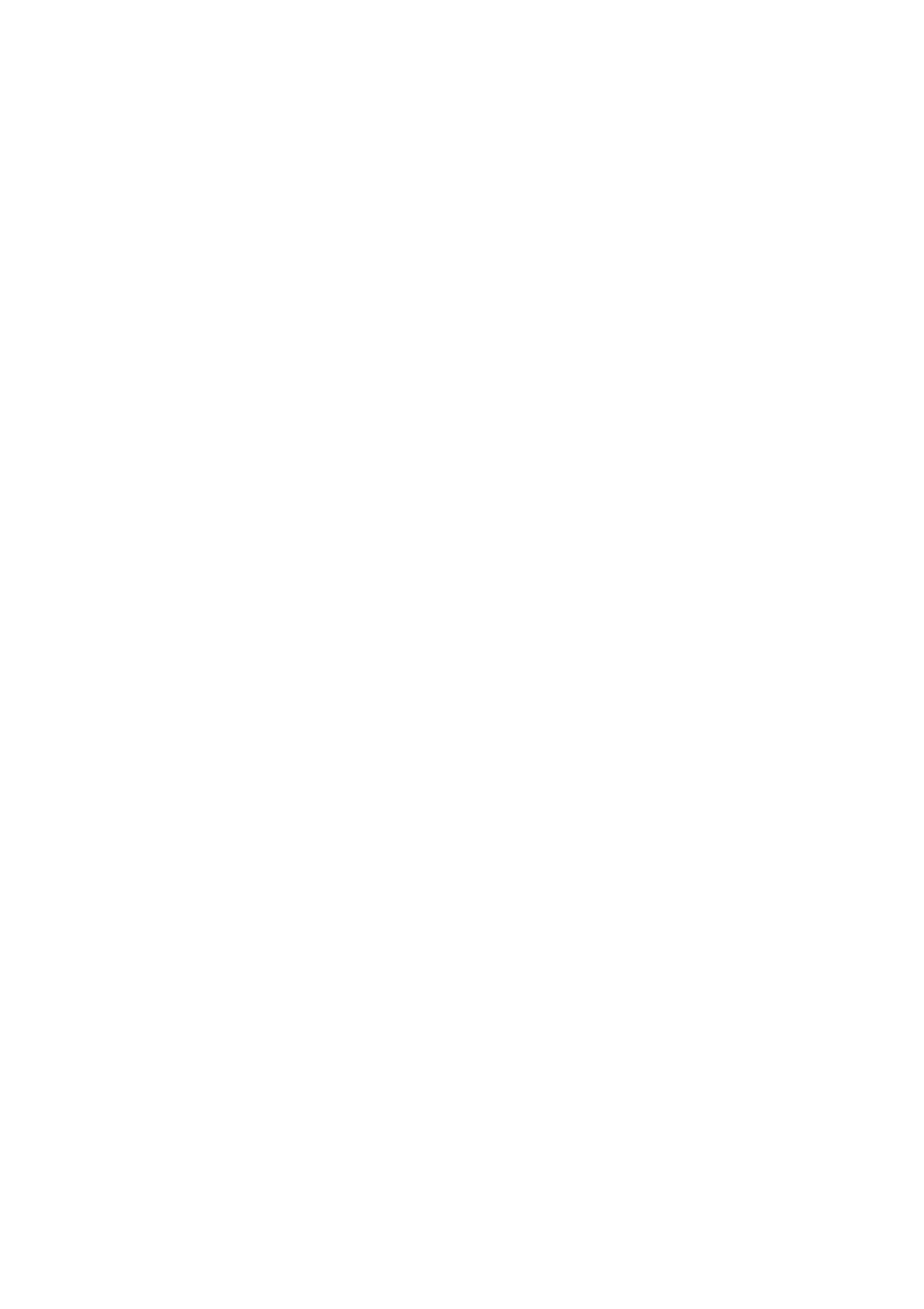#### A Storm in Prospect

It is dead air, choked with dust and sweat and the metal tones of spent exhaust. Each second drags a cloying weight in the wrong and sudden stillness of the day, wherein thrush and sparrow quieten, and cats are safely absent. We labour on each breath, and feel an ancient ache, and blood rings loudly in the ear as the jet roar fades to mute. And when the sky is dressed by hidden hands, a drape of pink-washed greys that trick the eye and fool the hour, we urge that glorious dread spark to rend and burn, to thrill and terrify upon Creation's banging drum, and place the kiss of spill and soak on a cracked earth's crumbled wealth.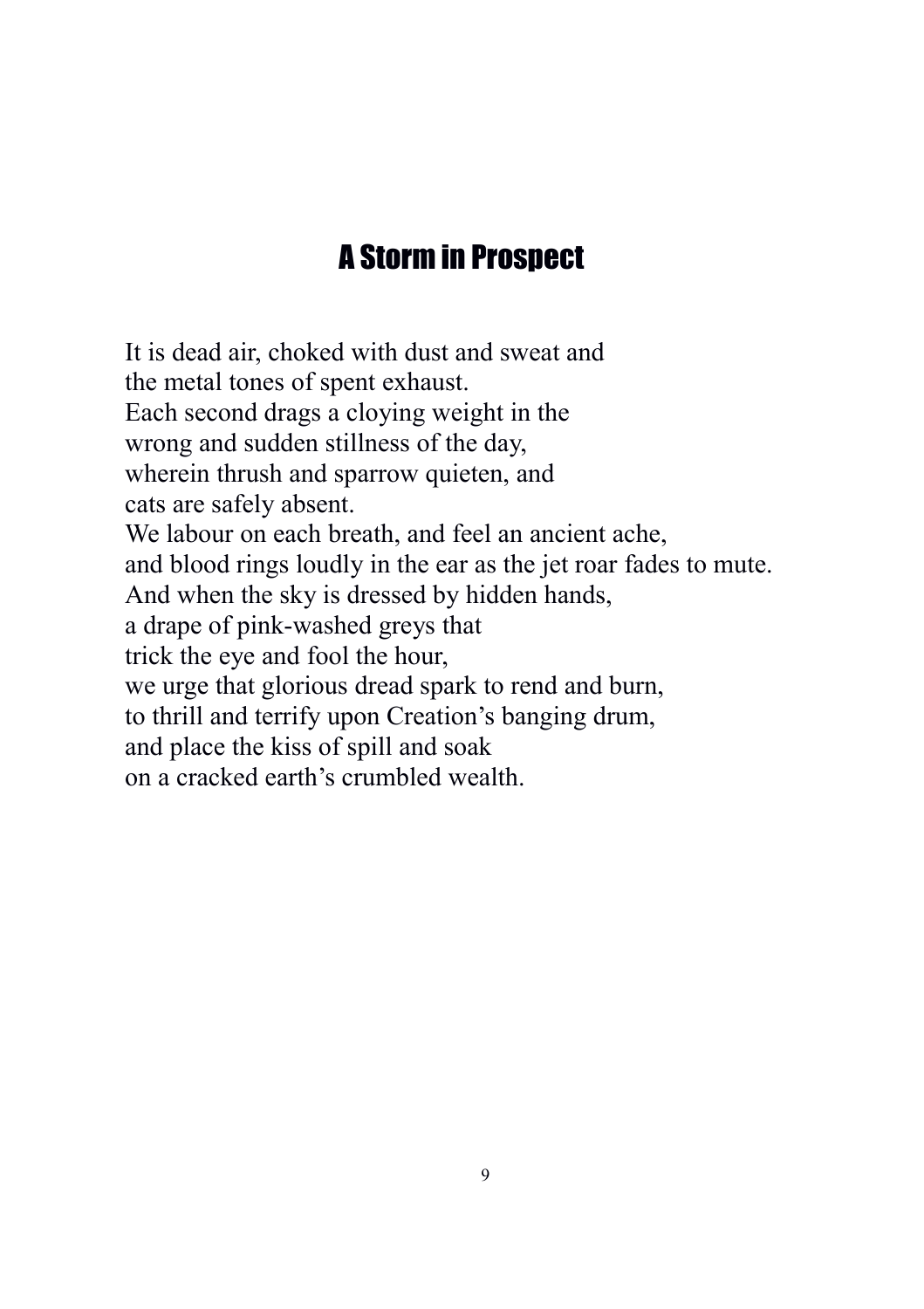#### Hangover after a Late Spring Evening Drinking with Friends

Today, with heavy limbs and slamming head, it is too much: too brash, too loud, too bright. What seemed boundless and obtainable in excited gabble, under canopies with wine, the night refreshed by bursts of rain, has fled with morning's groan to higher ground. Gone, the breathless swagger stalking our words, banishing obstacle and barrier. Gone, those gauche and brash pretensions, first born, remember, when we hid far from the world: years lived cloistered away from awkward truths, homes made, briefly, in ivory towers surrounded by moss-buttered quadrangles. Now, in this yammering of city hours, it seems unreal, a place that should not be, where full breasts and naked legs are lit by candlelight and fat lips drip Pinotage, tempting the evening to finish in rented rooms, making wild love to strangers.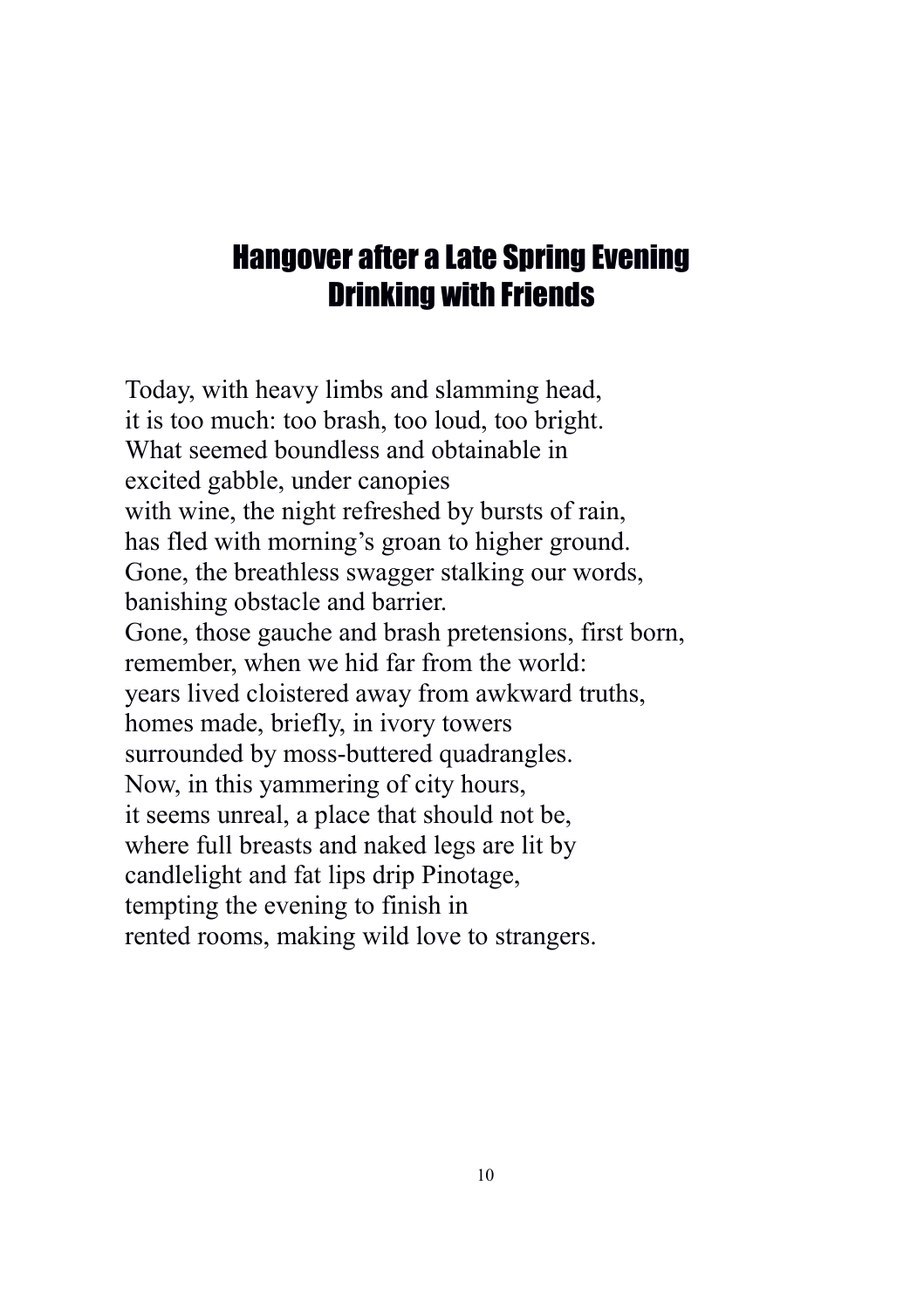#### A Night by the Ocean

So much love fled here, beneath these sentry cliffs, where centuries are washed away in tongues of foaming surf.

I remember young kisses, stolen in the crook of night's arm, the safety of an innocent 'Forever' still moist on hungry lips.

I remember soft embraces, loose tangles of tentative caresses, your gasp and whispered cry against a growl of waves.

Now, watching here, alone, the rusting stripe of sunset's wreck is all that separates the purple wash of sea and cloud.

And, stars bright in the Atlantic dusk, I remember tear-bled lovers longing for one last, desperate evening, dancing on the shores of 'Always'.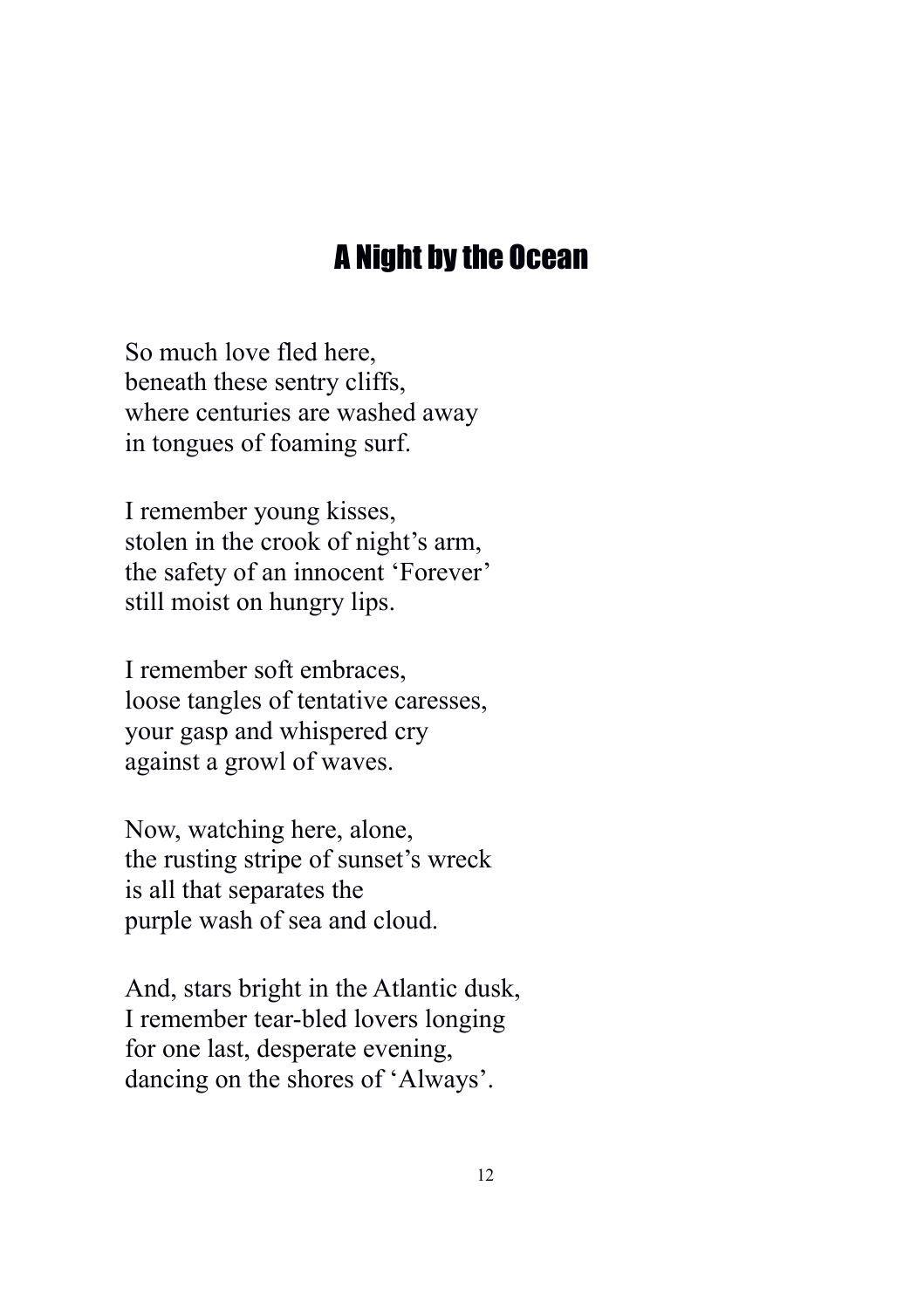#### A Morning Fog

The world draped In spectral finery, Or rubbed out?

Sparrows silenced; A still spider in its Dew-jewelled cobweb; Watery headlights like Glowing eyes, Cast down on Wet tarmac trails.

A chance to Slip away unseen, To hide in the Damp folds of Robes that cover Concrete scars and Iron blemishes: The marks we make Upon the world.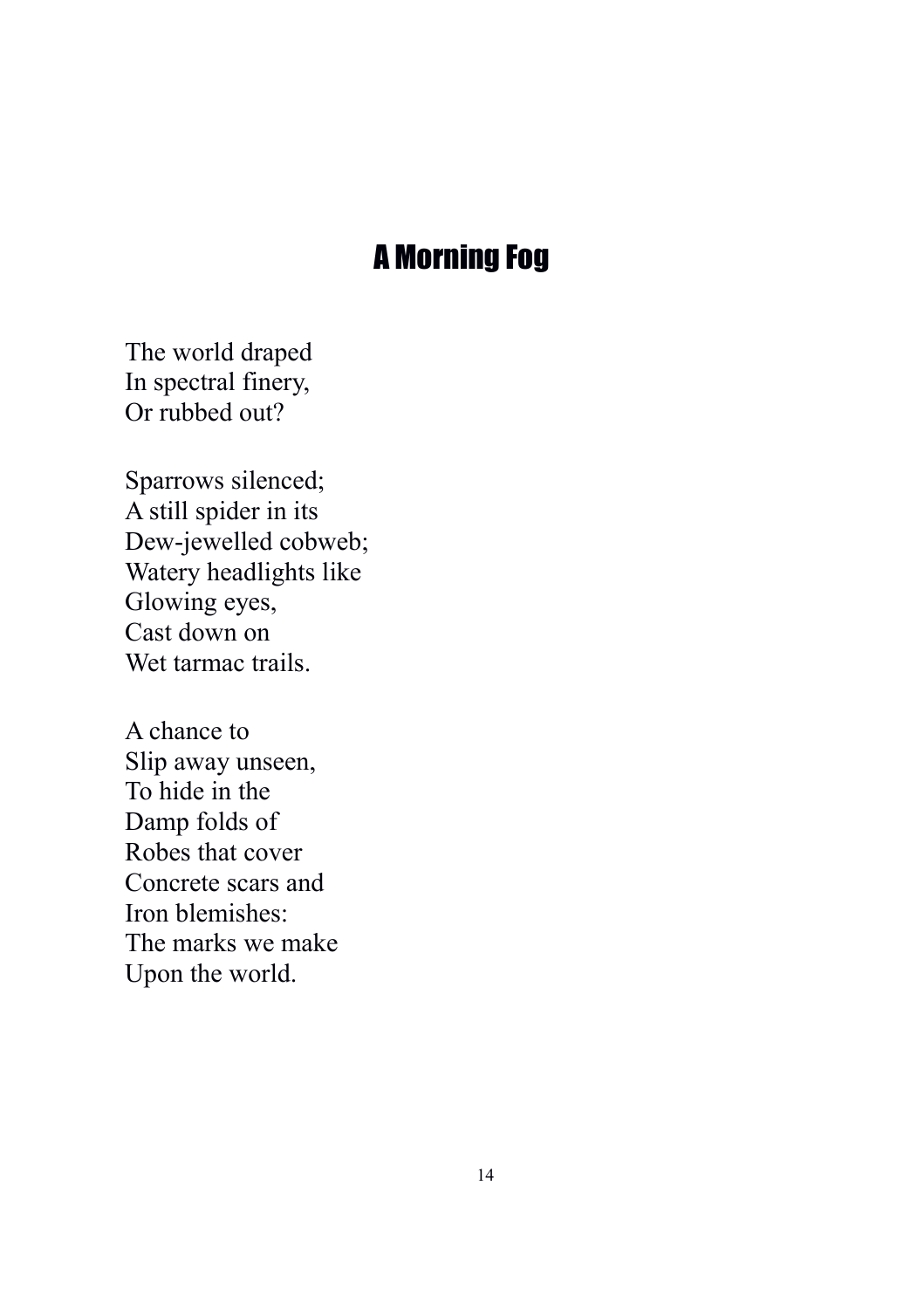#### The Previous Occupant

Who lay here before me, clutched by This starched linen, thinking of an absent Lover and the loneliness of unfamiliar places? Who stood on this rough carpet, gazing Through rain-washed windows at the Clyde, Wanting to taste the bright lights of a sleepless city? Who appropriated this space, even briefly, To soothe their mind and secure their secrets? Whose was this illusory haven, built from the Discreet assurances of professional strangers and Anonymity claimed despite the gawk and chatter? Who danced to old tunes under the ceiling-sunk spotlights, Draining the mini-bar as suddenly all things seemed possible? Who came here before me, bringing escorts or a boy, Or a childhood sweetheart chanced upon? Who before me did their best to call this home?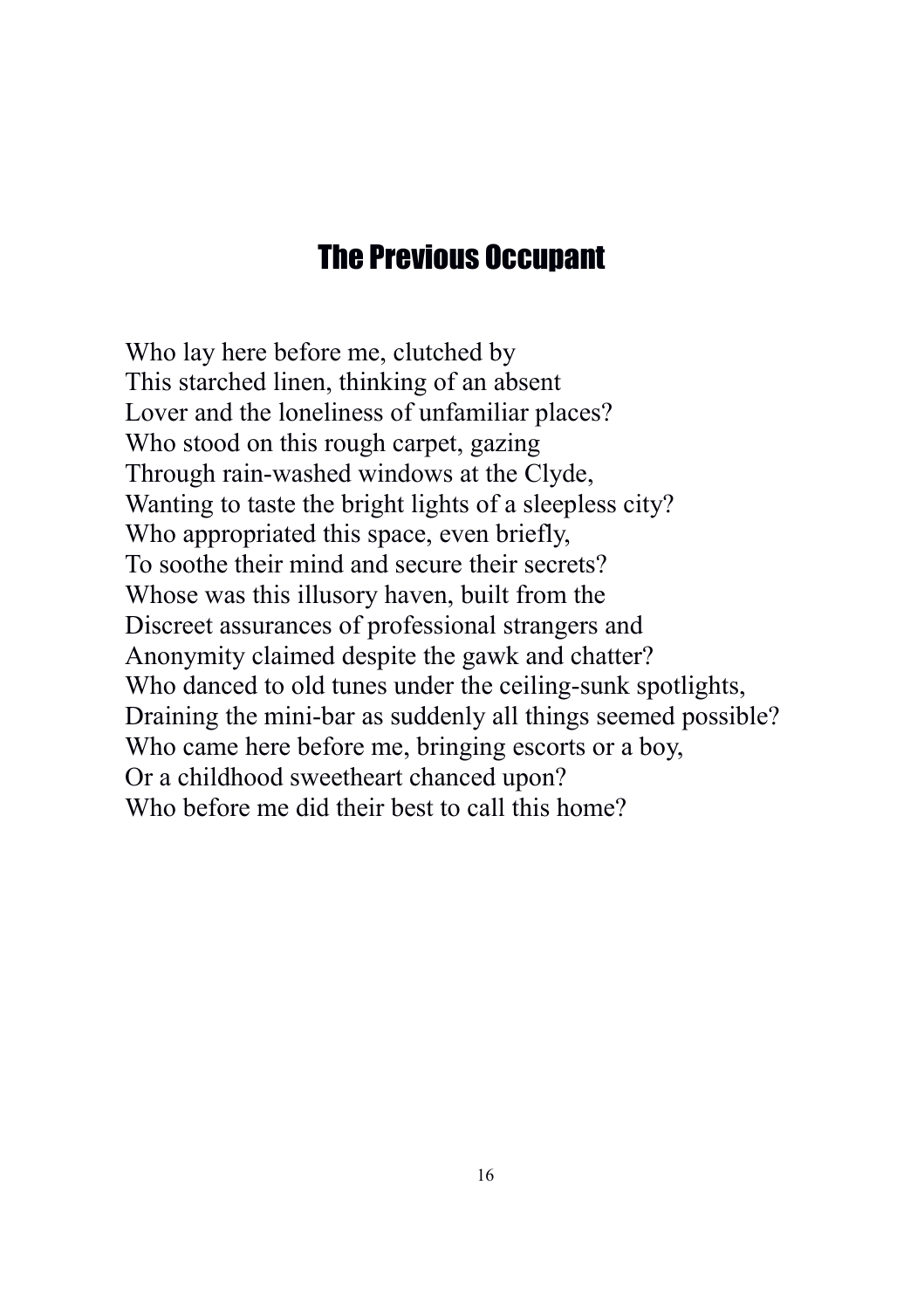#### November Sunset over the Fen

Rococo skies of orange fire over Cloudscapes of shifting mountains And angry, purple dragons; A silver jet trail gleams, a lance

Piercing the very heart of Heaven, Bearing dreams on vapour as the World turns and horizons flare In tiny defiance of the night.

The cold clay of sodden fields Lies below, framed by flooded Ditches and the creeping Shadows of ragged hedgerows.

Single trees, their spindly limbs Raised in silent praise of solitude, Are havens for rooks beneath the Lone gulls and starlings' murmur.

Glassy pools of rainwater stare From the darkness, unblinking eyes Studying the dying light, whilst Wary foxes drink before the kill.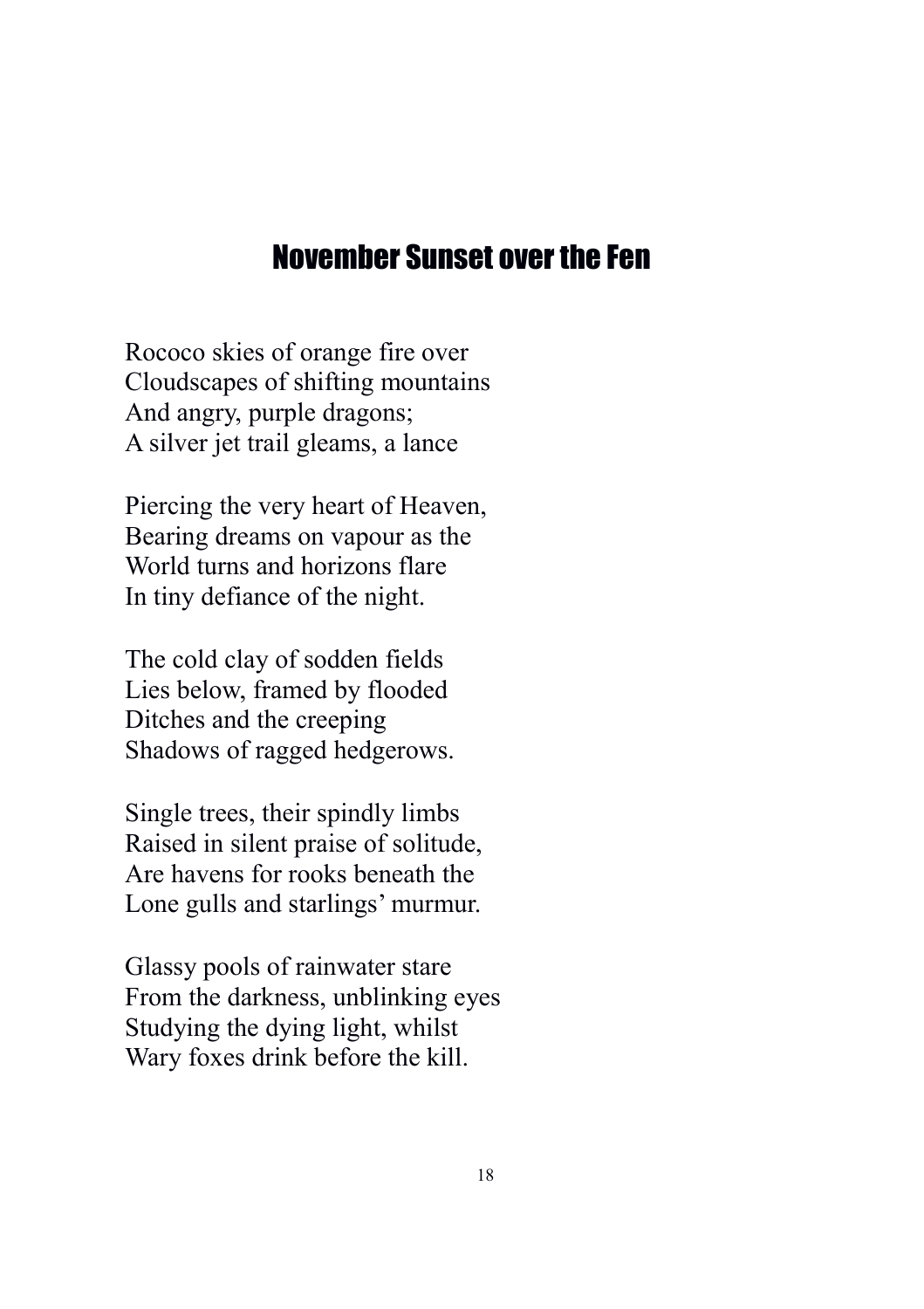#### Christmas Morning

The angled light of the low sun Sprawls wearily on clod and furrow As robins hide in straggled hedges. Across a sodden meadow, behind Barbed twists of rose and bramble, Whitewashed chapel walls contain The ancient anthems raised in praise, While candles burn with jocund flicker And the old year's fecund lies prepare The way for tomorrow's truths.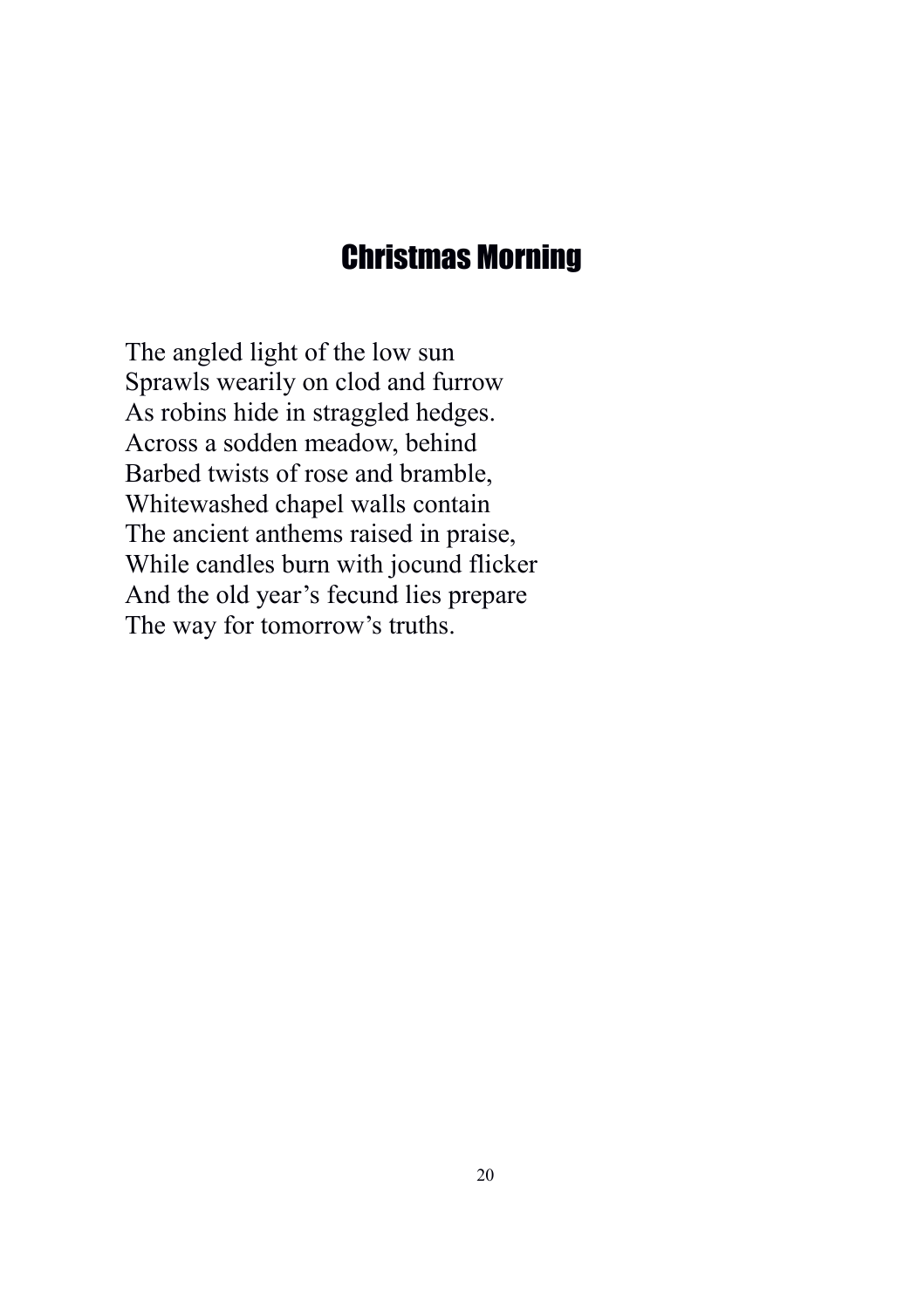#### Momentary Indecision

Sunlight glittering On a pavement frost;

A cat slinking From the hedge;

The rich aroma Of morning coffee;

Birdsong joyful In the apple trees;

Cheerful chatter On radio waves;

Furtive lovers Going separate ways;

A moment's pause: To go or stay

Where demons hide And angels play?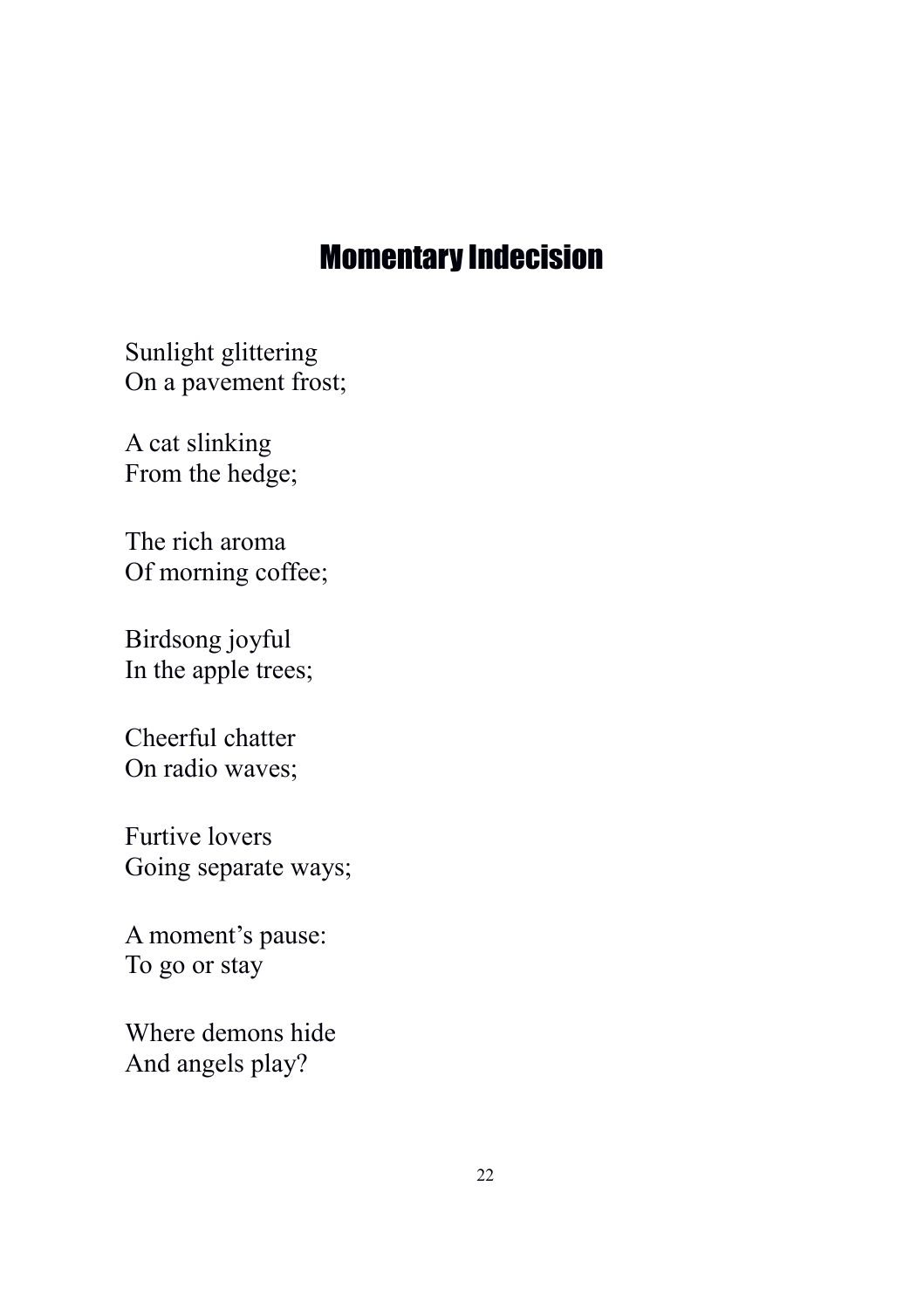#### **Friday**

It began under sun, the air crisp and Clean like a lemon washed in water Bled through chalk and epochs. It ended under rough, oak beams, Silent witnesses to three centuries of Bread, ale and plots; you lit by candles: Beautiful, like raspberries and cinnamon.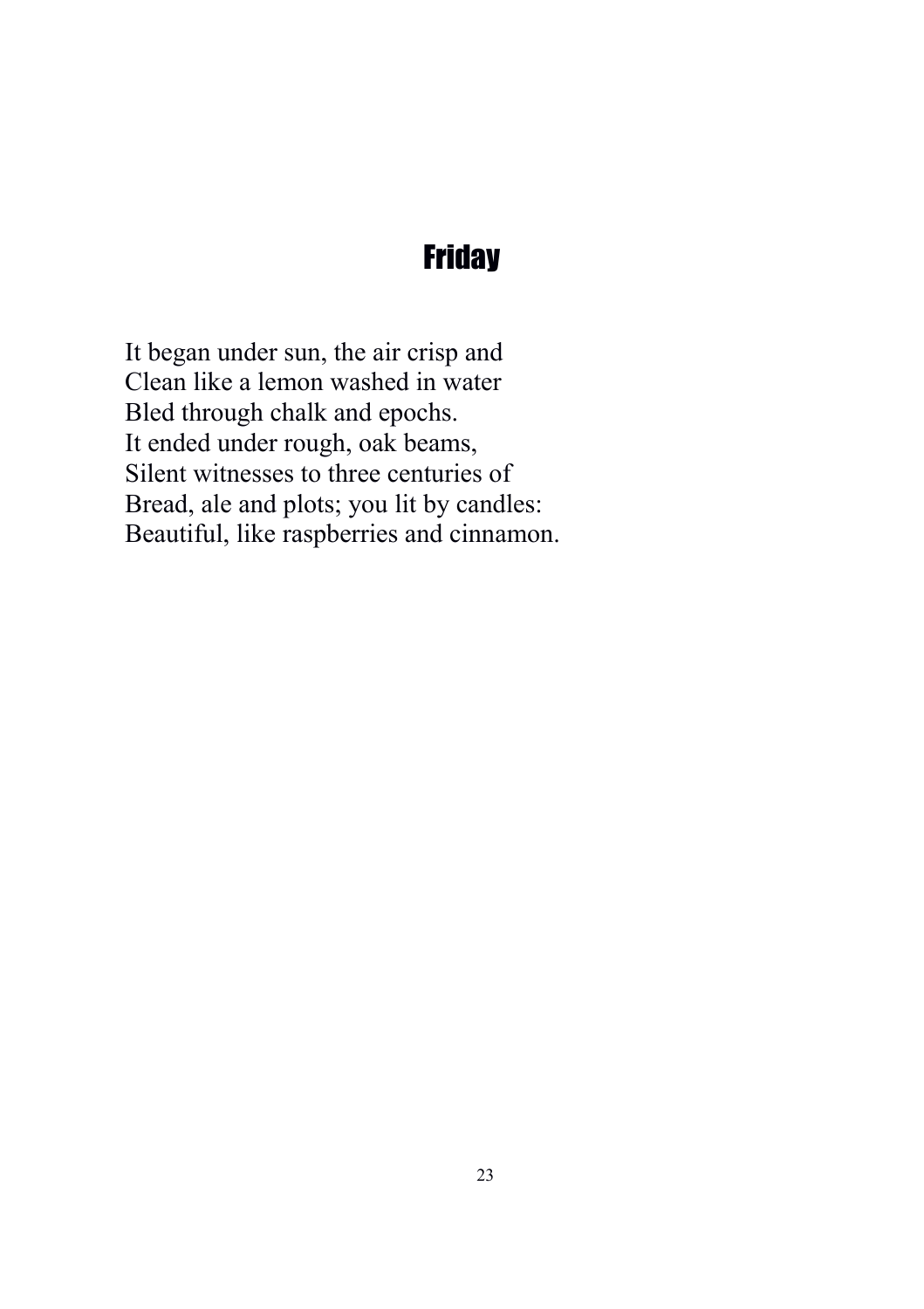#### Impromptu

A drained mug and tired eyes betray your smile

and somehow walking alone is to bear

too much, to struggle too far under the

weight of extraordinary love.

Come home with dusty tears to bread and lilies.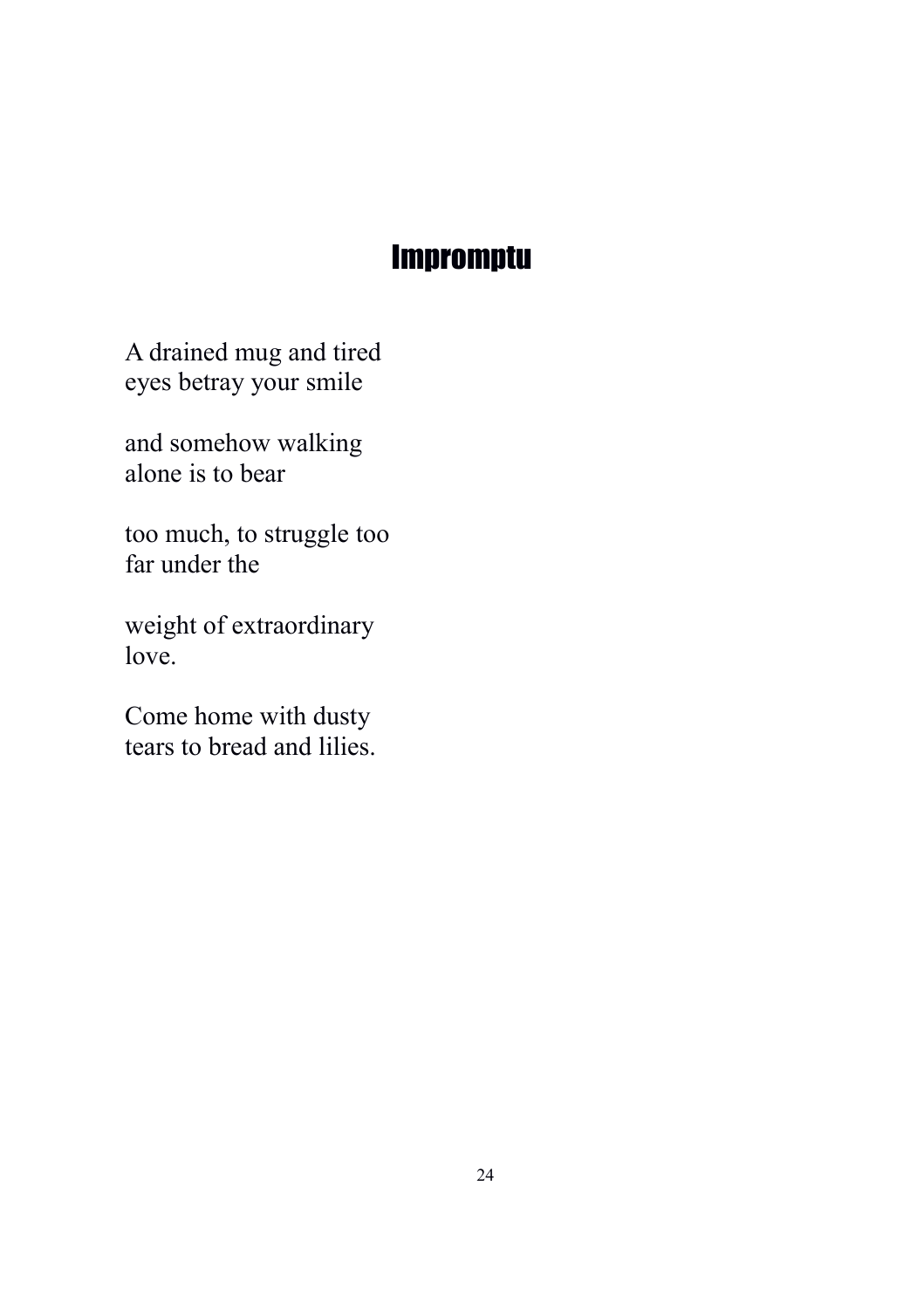#### **Irresponsibility**

Your tears broke my carelessness, the slight salt wash in an unconnecting glance.

You, usually defiant with laughter now silent, steeped in thought and worry.

Me, unintentionally cruel in feasts of denial, my casual disregard of next.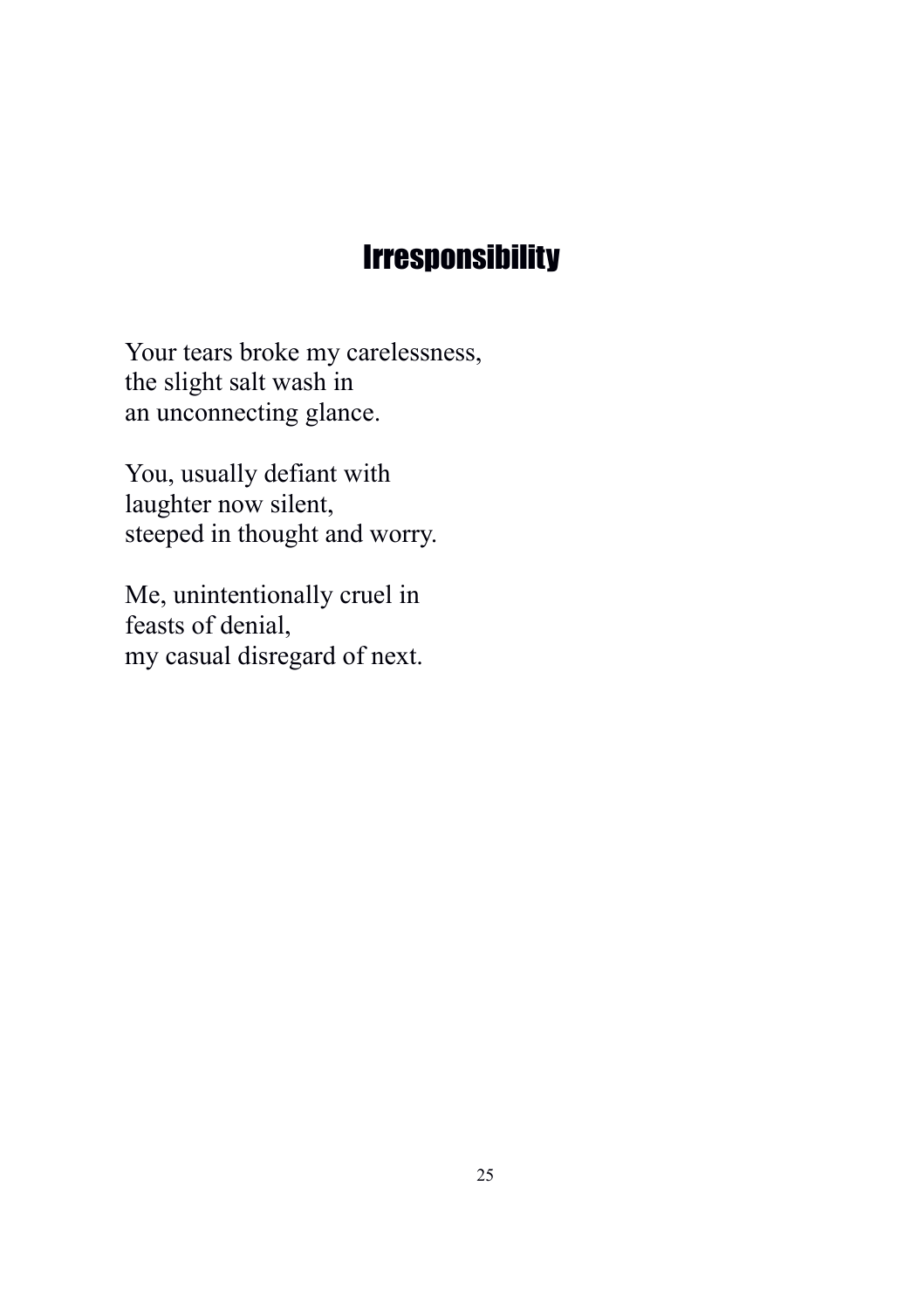#### Hat Tea

So many hats, weaving, bobbing,

some stitched, some glued,

some sewn, some moulded,

each a cosy for a pot of thoughts

stewing in the morning brew,

then pressed hard on pavement strainers,

and we, like vessels for our tea,

are mugs.